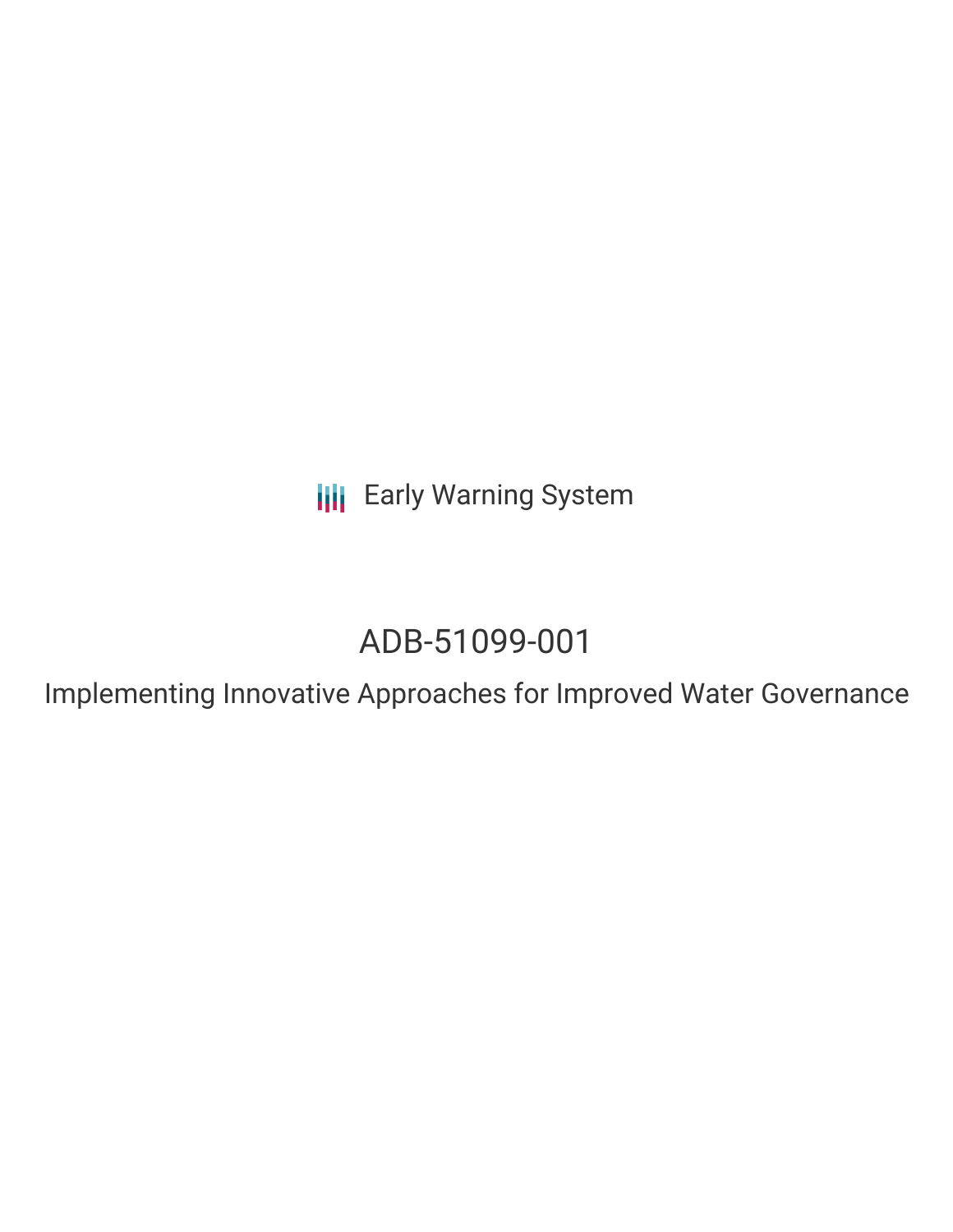

## Early Warning System Implementing Innovative Approaches for Improved Water Governance

#### **Quick Facts**

| <b>Countries</b>               | Mongolia                     |
|--------------------------------|------------------------------|
| <b>Financial Institutions</b>  | Asian Development Bank (ADB) |
| <b>Status</b>                  | Approved                     |
| <b>Bank Risk Rating</b>        | U                            |
| <b>Voting Date</b>             | 2017-12-05                   |
| <b>Borrower</b>                | Government of Mongolia       |
| <b>Sectors</b>                 | Agriculture and Forestry     |
| <b>Investment Type(s)</b>      | <b>Advisory Services</b>     |
| <b>Investment Amount (USD)</b> | \$1.40 million               |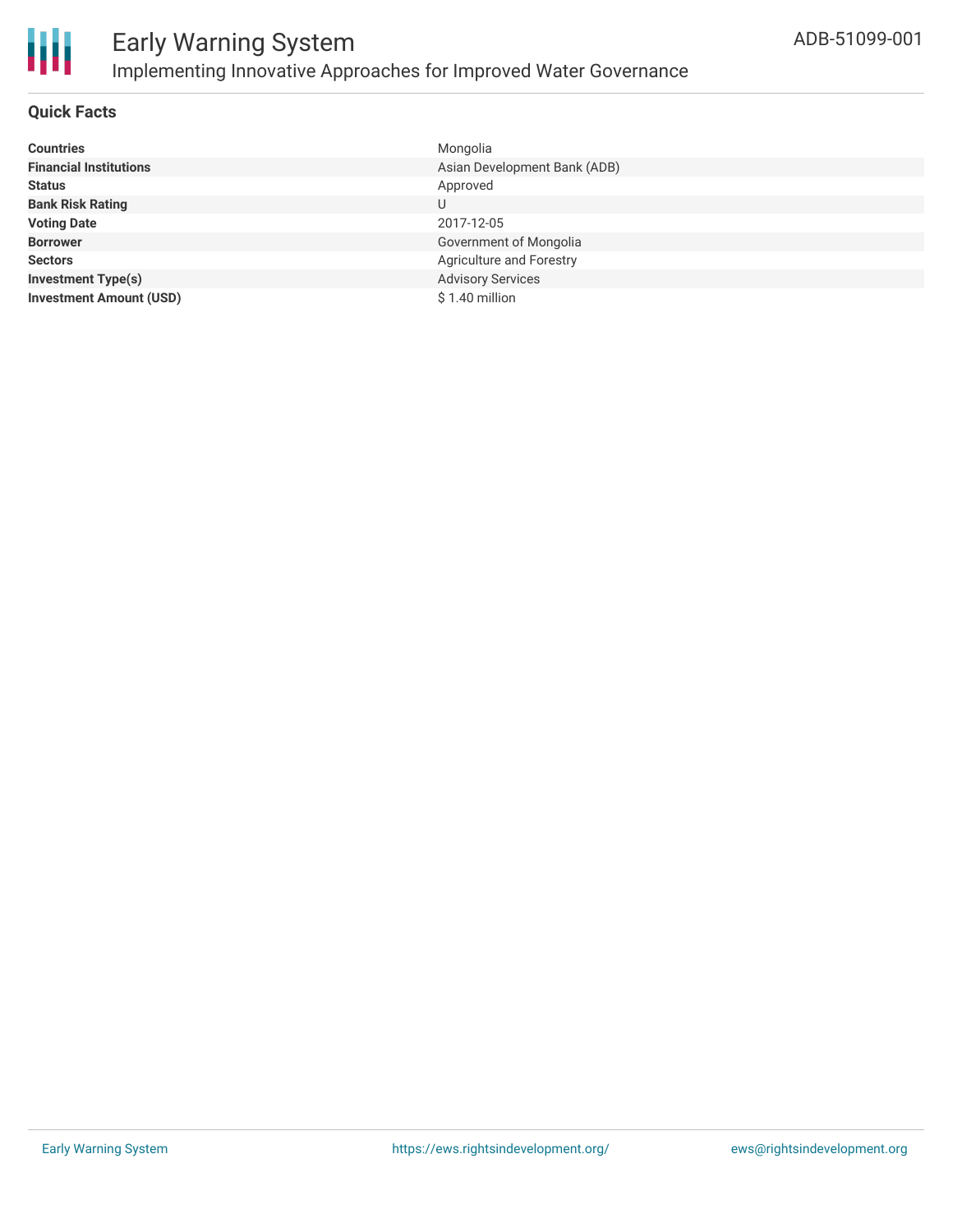

# Ш

#### **Project Description**

According to ADB website, the technical assistance (TA) will strengthen water governance processes at the river basin level so that lessons learned can be scaled up and applied across Mongolia and other river basins in the region. The TA will support capacity building primarily through training, learning by doing, knowledge sharing, and pilot testing small-scale interventions. The TA will analyze lessons learned and prepare them as recommendations to support longer-term institutional and policy reforms. The TA is designed to bring significant changes to the approach to planning and managing water sector investments at the river basin level across Mongolia. It will improve the effectiveness and sustainability of water sector investments and infrastructure to provide socio-economic benefits.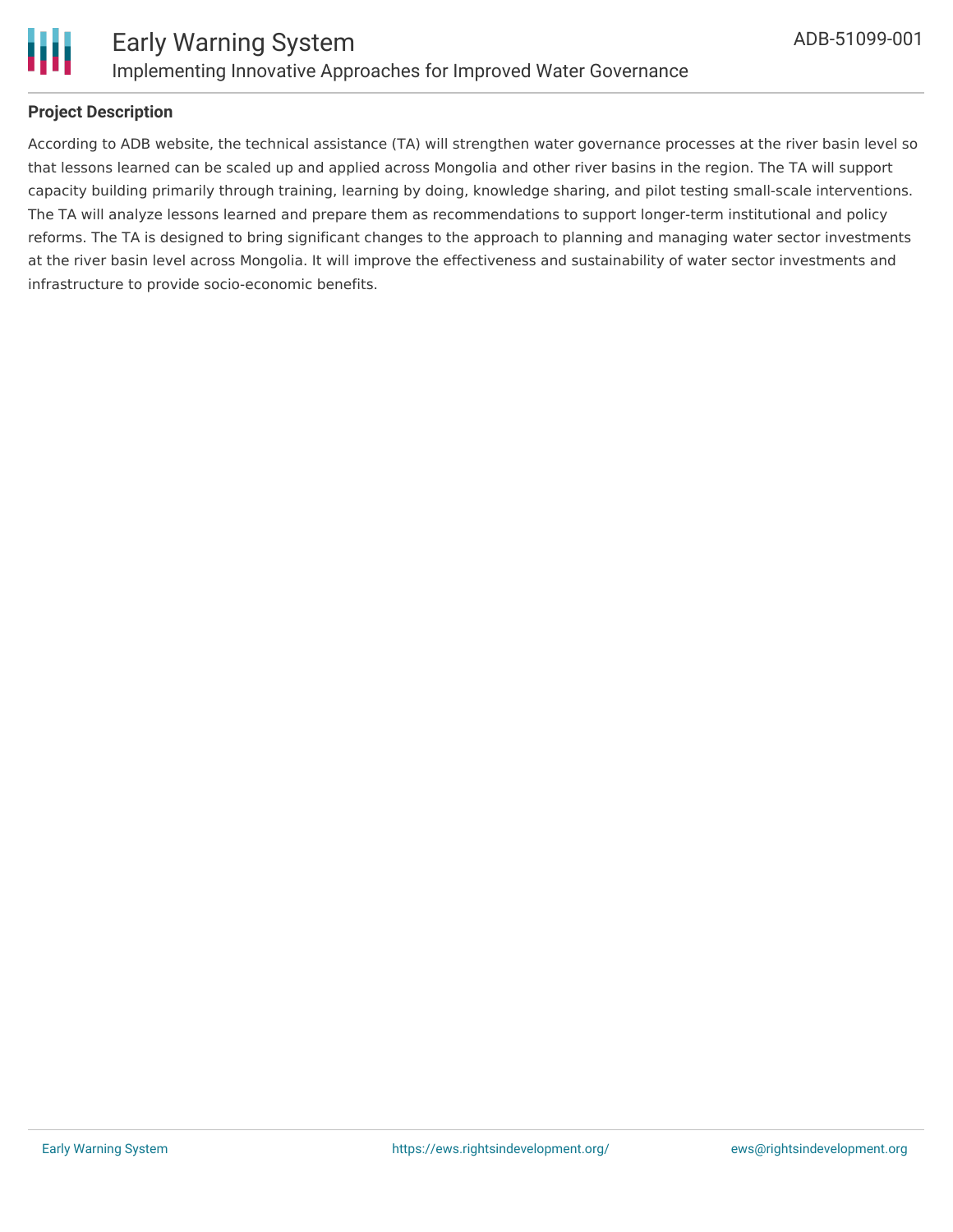

### Early Warning System Implementing Innovative Approaches for Improved Water Governance

#### **Investment Description**

Asian Development Bank (ADB)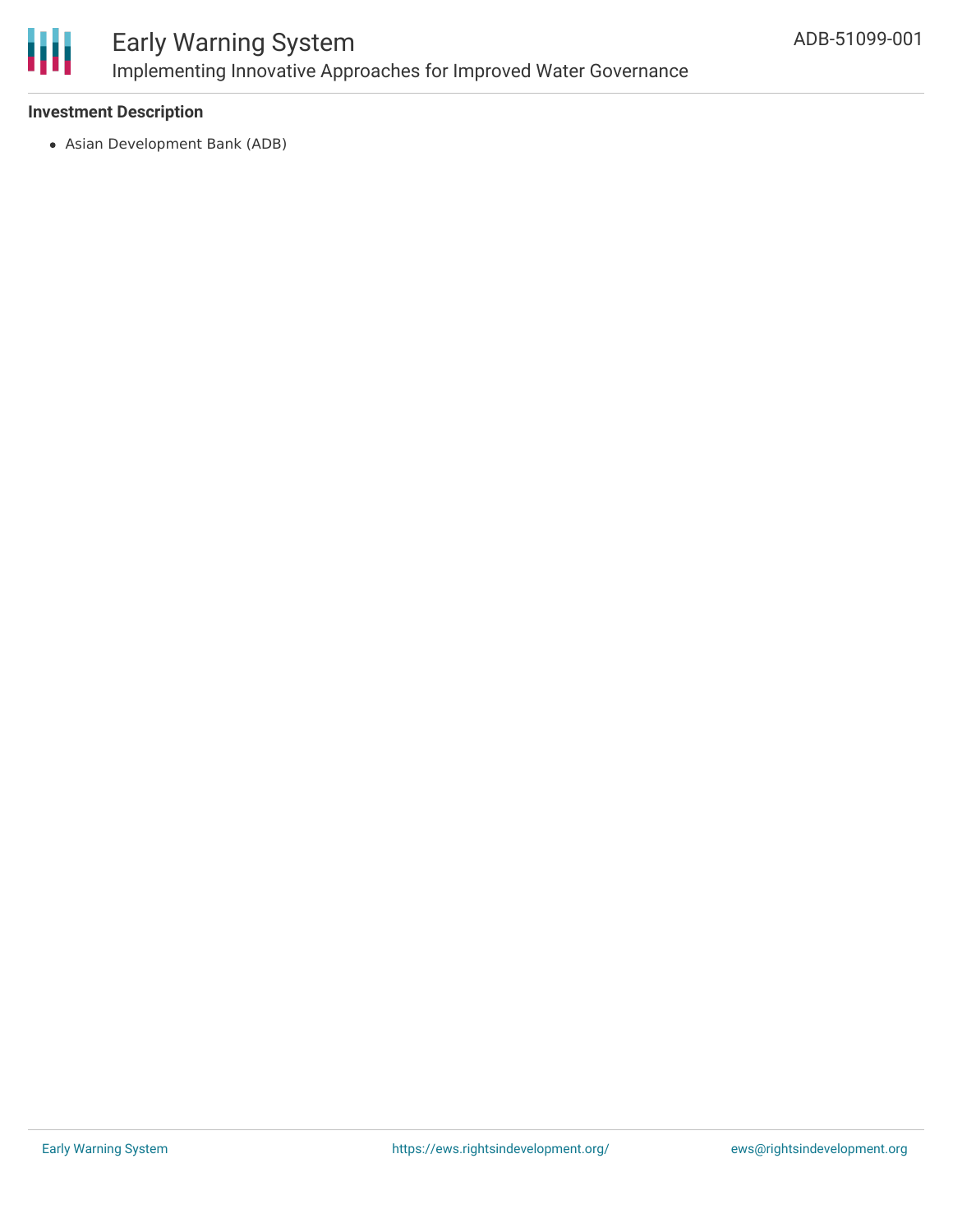

#### **Contact Information**

No contact information provided at the time of disclosure.

#### **ACCOUNTABILITY MECHANISM OF ADB**

The Accountability Mechanism is an independent complaint mechanism and fact-finding body for people who believe they are likely to be, or have been, adversely affected by an Asian Development Bank-financed project. If you submit a complaint to the Accountability Mechanism, they may investigate to assess whether the Asian Development Bank is following its own policies and procedures for preventing harm to people or the environment. You can learn more about the Accountability Mechanism and how to file a complaint at: http://www.adb.org/site/accountability-mechanism/main